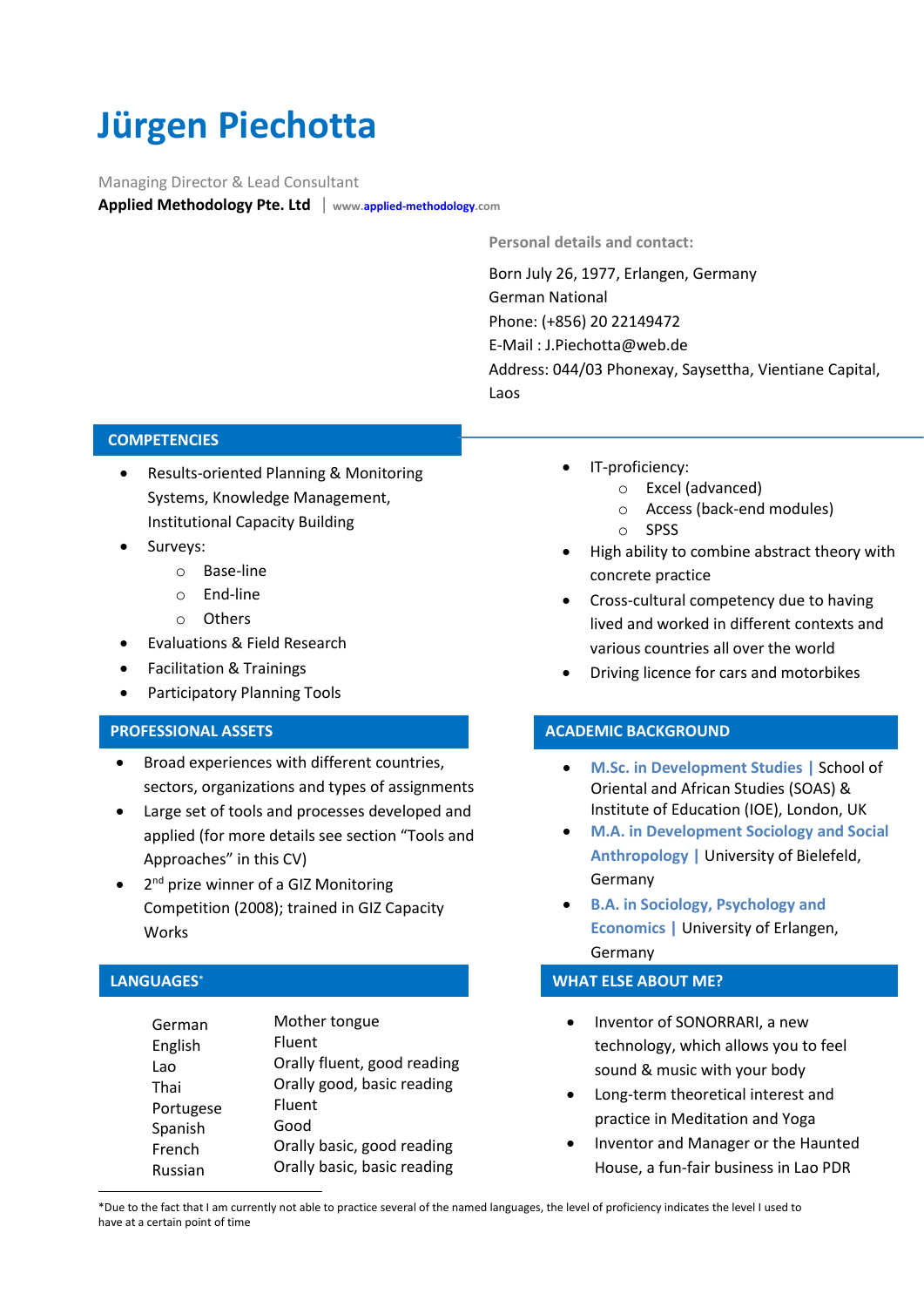

# **PROFESSIONAL EXPERIENCE – in sum**

| <b>COUNTRIES</b>                                                                                                                                                                                                                                                                                                                                                                                                                                                                                                                                    | <b>TYPES OF ASSIGNMENTS</b>                                                                                                                                                                                                                                                                                                                                                                                                                                                                                                                                                                                                                                                                                                             |
|-----------------------------------------------------------------------------------------------------------------------------------------------------------------------------------------------------------------------------------------------------------------------------------------------------------------------------------------------------------------------------------------------------------------------------------------------------------------------------------------------------------------------------------------------------|-----------------------------------------------------------------------------------------------------------------------------------------------------------------------------------------------------------------------------------------------------------------------------------------------------------------------------------------------------------------------------------------------------------------------------------------------------------------------------------------------------------------------------------------------------------------------------------------------------------------------------------------------------------------------------------------------------------------------------------------|
| Consultancy work in:<br>Laos, Vietnam, Myanmar, Cambodia,<br>Thailand, Philippines, Lesotho, Egypt,<br>international/worldwide<br>Further work experience in:<br>Ghana, Russia, Germany, Brazil                                                                                                                                                                                                                                                                                                                                                     | Support of Monitoring Systems to<br>projects/programs, government agencies and<br>INGOs (worldwide)<br>Surveys<br>baselines, endlines, needs assessments, others<br><b>Studies</b><br>outcome/impact studies, case studies, analysis of<br>national framework conditions<br>Project End Evaluations & Mid Term Reviews<br>Support to planning processes<br>Facilitation of workshops                                                                                                                                                                                                                                                                                                                                                    |
| <b>EMPLOYERS &amp; DONORS</b>                                                                                                                                                                                                                                                                                                                                                                                                                                                                                                                       | <b>SECTORS</b>                                                                                                                                                                                                                                                                                                                                                                                                                                                                                                                                                                                                                                                                                                                          |
| <b>Bilateral organizations</b><br>GIZ, BGR, DED, SDC, BMZ, AusAID/DFAT,<br>Government of Finland, USAID<br>Multilateral organizations<br>UNDP, UNFPA, UNODC, EU, OIE, MRC, FAO<br>Development Banks<br>World Bank, KfW, ADB<br>Development consultancies<br>IP Consult, GFA, Indufor Oy<br><b>NGOs</b><br>Care International, Concern Worldwide,<br>Helvetas, AGRISUD International, Village<br>Focus International, Plan International,<br>Welthungerhilfe<br>Others<br>RECOFT, Austrian Red Cross, ADPC, Land<br><b>Issues Working Group Laos</b> | Rural Development<br>Agricultural extension, food security, rural<br>microfinance, nutrition, regional development<br>Energy and Extractive Industries<br>Hydropower, Mining, EITI<br><b>Economic Promotion</b><br>Small and Medium Enterprises, Micro-Enterprise<br>Development<br>Governance<br>Justice, decentralization, investment related land<br>conflicts, land rights, FLEGT, support to National<br>Assembly<br>Health<br>Reproductive health, water supply systems,<br>community based health systems, animal health<br>Natural Resource Management<br>National parks, REDD, water resources, forestry<br>Others<br>Education, flood management, drug use,<br>disadvantaged youth, human resource<br>development, fair trade |

Ţ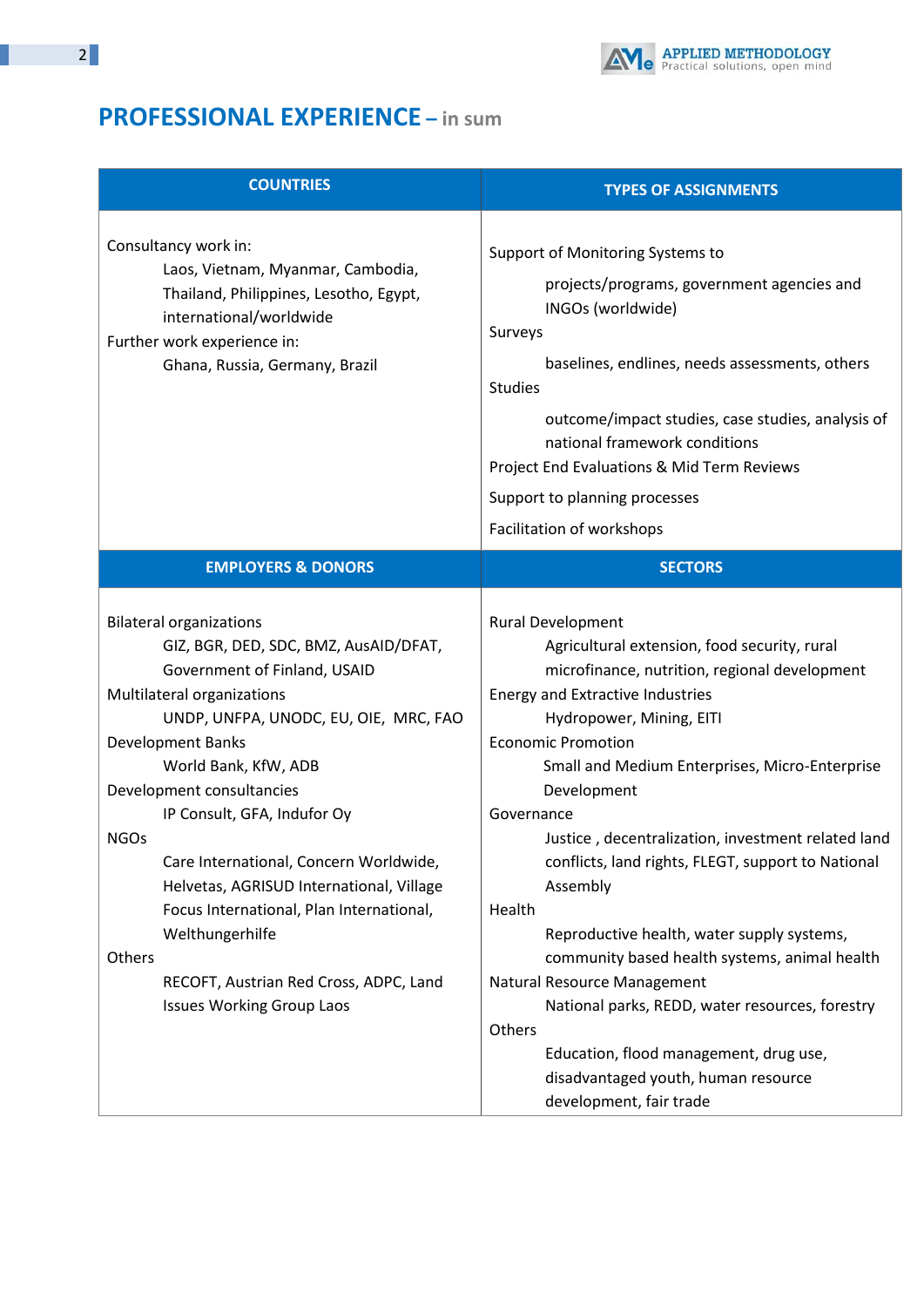

# **PROFESSIONAL EXPERIENCE – details**

| <b>Time-Frame</b>       | <b>Worked for whom?</b>                                                                                                                                                                            | <b>Assignment / Main tasks</b>                                                                                                                                                                                                 |
|-------------------------|----------------------------------------------------------------------------------------------------------------------------------------------------------------------------------------------------|--------------------------------------------------------------------------------------------------------------------------------------------------------------------------------------------------------------------------------|
| Sept 2019 -<br>ongoing  | <b>USAID Lao Microenterprise Activity</b>                                                                                                                                                          | Establishment of an Outcome oriented<br><b>Monitoring System</b>                                                                                                                                                               |
| Sept 2019 -<br>ongoing  | National (NA) and Provincial Assemblies<br>(PPA), technical support through the GIZ<br>Programme on Citizen Engagement for<br>Good Governance, Accountability and the<br>Rule of Law (CEGGA), Laos | Support to CEGGA in planning, output<br>monitoring and the establishment of a baseline<br>and outcome monitoring processes.<br>Support to the NA and PPA to improve their<br>Information Management Systems.                   |
| May - Sept 2019         | Environmental Protection Fund (EPF),<br>technical support by the GIZ, Laos                                                                                                                         | Support to M&E related aspects of the<br>Accreditation of the EPF to the Green Climate<br>Fund                                                                                                                                 |
| Jun 2018-<br>ongoing    | World Bank, Small and Medium<br>Enterprise Access to Finance project (SME<br>A2F), Laos                                                                                                            | Support of the project and the Department of<br>SME Development in developing a Monitoring &<br><b>Evaluation System</b>                                                                                                       |
| Apr 2018-<br>ongoing    | Welthungerhilfe (German Agro Action)<br>Headquarters/worldwide                                                                                                                                     | Assessment and support of the roll-out of the<br>international Monitoring System #measuring<br>success, with focus on institutional and<br>sampling challenges                                                                 |
| Oct 2013 - Sept<br>2019 | World Bank, Hydropower and Mining<br><b>Technical Assistance to the Government</b><br>of Laos (HMTA)                                                                                               | Support the project in its management,<br>including processes within the Secretariat,<br>coordination between different stakeholders<br>and the trouble-shooting of any upcoming<br>issues/problems                            |
| Nov 2012-<br>ongoing    | <b>Climate Protection through Avoided</b><br>Deforestation (CliPAD) by GIZ and KfW<br>$(1st phase)$ , Laos                                                                                         | Consultant for the FC (KfW) and TC (GIZ)<br>modules: Establishment of output monitoring<br>systems; design of a baseline study including<br>REDD socio economic safeguard standards;<br>support in outcome oriented monitoring |
| Nov 2018 - Apr<br>2019  | German Federal Institute for Geosciences<br>and Natural Resources (BGR), Sustainable<br>Development of the Mining Sector<br>Project, Laos                                                          | Support to the Project Planning by assessing the<br>baseline situation of the sector and preparing<br>options for the Project Fact Finding Mission                                                                             |
| Oct 2015 - Apr<br>2018  | GIZ support Project to the EU-Laos Forest<br>Law Enforcement, Governance and Trade<br><b>Negotiations (Pro-FLEGT)</b>                                                                              | Design and Facilitation of the quarterly FLEGT<br><b>Review &amp; Planning Meetings</b>                                                                                                                                        |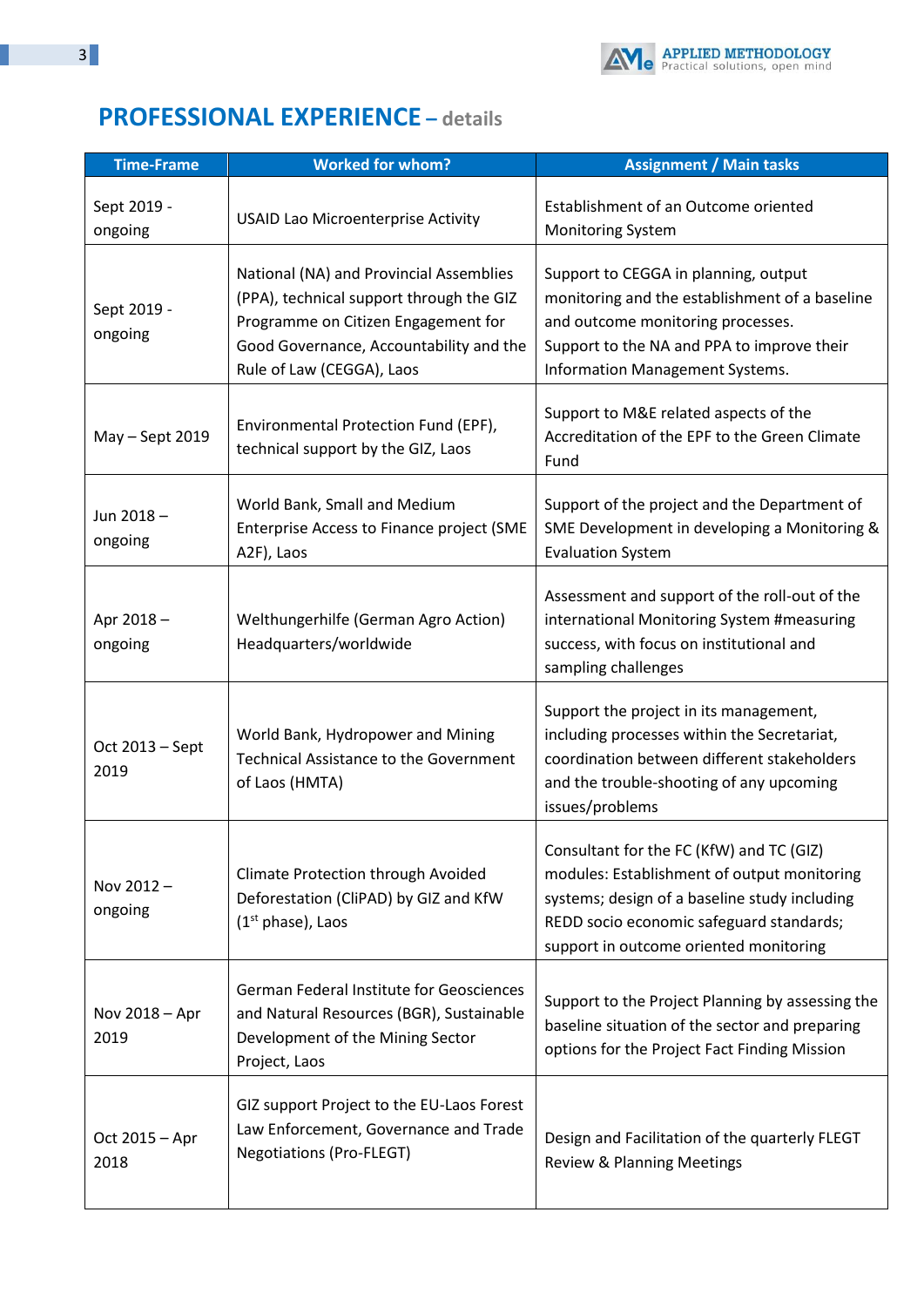

| <b>Time-Frame</b>       | <b>Worked for whom?</b>                                                                                                                                                               | <b>Assignment / Main tasks</b>                                                                                                                                                                                                                        |
|-------------------------|---------------------------------------------------------------------------------------------------------------------------------------------------------------------------------------|-------------------------------------------------------------------------------------------------------------------------------------------------------------------------------------------------------------------------------------------------------|
| Mar 2016 - Dec<br>2017  | Sonorrari GmbH, Vietnam & Germany                                                                                                                                                     | Inventor and Manager of SONORRARI, a new<br>technology, which allows you to feel sound &<br>music with your body                                                                                                                                      |
| Jan 2015 - Dec.<br>2015 | USAID, Lower Mekong Public Policy<br>Initiative (LMPPI) implemented by the<br>Fulbright Economics Teaching Program,<br>Ho Chi Minh City & supported by Harvard<br>University, Vietnam | Design of a results-oriented planning and<br>monitoring system; stakeholder survey to<br>measure the key outcome indicators of the<br>Initiative                                                                                                      |
| Oct 2016 - Mar<br>2017  | International Finance Corporation (IFC)<br>Hydropower, Laos,                                                                                                                          | Design and implementation of an Outcome<br>Study on IFC's Capacity Building Measures                                                                                                                                                                  |
| Sept 2016 - Mar<br>2017 | Food and Agriculture Organization (FAO)<br>and the Ministry of Agriculture and Rural<br>Development (MARD), Vietnam                                                                   | Support of MARD in enhancing the Monitoring<br>System of all Public Investment Projects<br>implemented by/under the Ministry                                                                                                                          |
| Dec 2015 - Mar<br>2016  | SDC funded, Village Focus International<br>(VFI) implemented, Rights Link Phase II<br>project, Laos                                                                                   | Support of the Project in establishing an<br>outcome oriented M&E system, focusing on the<br>measurement of the project indicators                                                                                                                    |
| Feb 2016                | GIZ Country Office, Laos                                                                                                                                                              | Design and Facilitation of a 10-Year Strategic<br>Review & Planning workshop for GIZ Laos                                                                                                                                                             |
| Jan 2013 - Feb.<br>2016 | Fair Trade Laos (FTL)                                                                                                                                                                 | Volunteering as advisor for Monitoring &<br>Evaluation and member of the FTL management<br>board                                                                                                                                                      |
| Sept 2015 - Jan<br>2016 | World Bank, Myanmar Extractive<br>Industries Transparency Initiative (MEITI),<br>Myanmar                                                                                              | Design of the MEITI Implementation Manual,<br>including project internal processes and<br>collaboration mechanisms between Ministries                                                                                                                 |
| Jun 2015 - Feb<br>2016  | EU, AFD and SDC funded Northern<br>Upland Development Program (NUDP),<br>Laos                                                                                                         | Design and implementation of an Interim<br>Study/Survey to assess the main achievements<br>and failures of the project                                                                                                                                |
| Oct 2011 - May<br>2015  | "Integrated Nature Conservation and<br>Sustainable Management of Natural<br>Resources in the Phong Nha-Ke Bang<br>Region" project (PNKB), implemented by<br>GIZ and KfW, Vietnam      | Support the project in strengthening the impact<br>orientation of their operations.<br>Preparation of the Mid-Term Review (including<br>several impact studies, a stakeholder<br>assessment, and a gender survey). Member of<br>the MTR mission team. |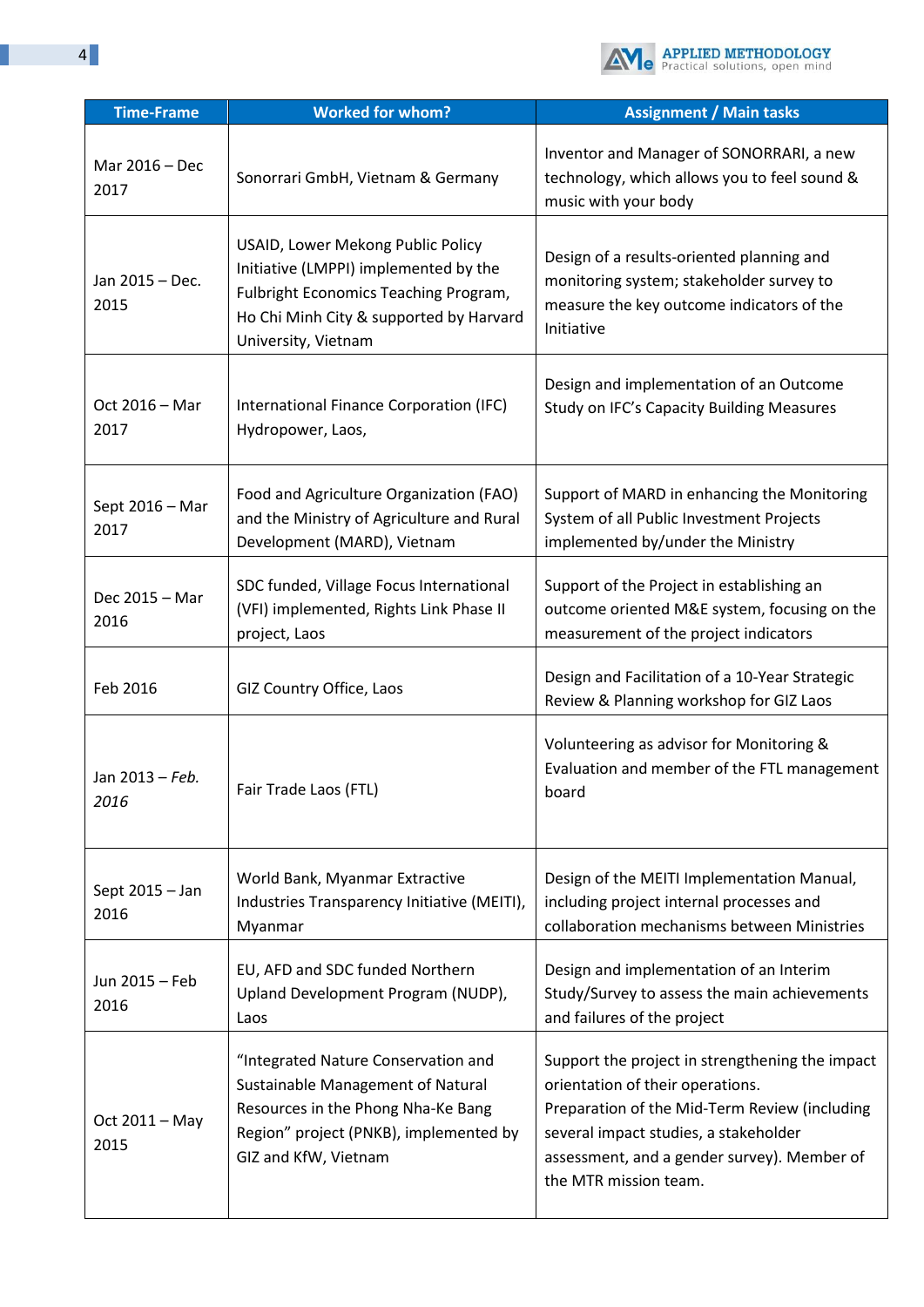

| <b>Time-Frame</b>        | <b>Worked for whom?</b>                                                                                                                                                                      | <b>Assignment / Main tasks</b>                                                                                                                                                                            |
|--------------------------|----------------------------------------------------------------------------------------------------------------------------------------------------------------------------------------------|-----------------------------------------------------------------------------------------------------------------------------------------------------------------------------------------------------------|
| Aug 2014 - Mar<br>2015   | UNDP, Support Project for<br>Implementation of Legal Sector Master<br>Plan (SPLSMP), Laos                                                                                                    | Design and support the implementation of the<br>Public Justice Survey & Legal Sector Master Plan<br><b>Baseline</b>                                                                                       |
| Apr - Jul 2014           | Lao Micro Finance Association                                                                                                                                                                | Support/facilitate the 3 year strategic planning<br>process                                                                                                                                               |
| July 2013 - July<br>2015 | World Organization of Animal Health<br>(OIE), Stop Transboundary Animal<br>Diseases and Zoonoses Initiative<br>(STANDZ), South-East Asia and China                                           | Establishment and facilitation of a results-<br>oriented planning- and monitoring system;<br>Preparation of the Mid Term Review by<br>submission of an Outcome Study Report.                              |
| May 2013                 | Land Issues Working Group / Village<br>Focus International / Ministry of Natural<br>Resources and Environment (MONRE),<br>Laos                                                               | Support of MONRE in developing a<br>methodology for researching on case studies of<br>conflicts resulting from public and private<br>investments in land.                                                 |
| Apr & June 2013          | <b>Training and Human Resource</b><br>Development for IWRM, implemented by<br>IP Consulting; Ministry of Water<br>Resources and Irrigation, Egypt                                            | Support the establishment of a results oriented<br>M&E system for a) the project and b) the<br>Department for Human Resource Development<br>of the Egyptian Ministry of Water Resources<br>and Irrigation |
| Feb - Mar 2013           | ForInfo, implemented by RECOFT                                                                                                                                                               | Planning workshop facilitation                                                                                                                                                                            |
| May - Aug 2012           | <b>Integrated Capacity Building Program</b><br>(ICBP) of the Mekong River Commission<br>(MRC), a transnational organization<br>operating in Cambodia, Laos, Thailand<br>and Vietnam          | Case studies on 10 capacity building measures<br>supported by ICBP, including chapters on the<br>background implementation, outcomes, lessons<br>learnt and recommendations                               |
| Feb - Apr 2012           | World Bank and Government of Finland<br>funded project "Support to Development<br>of Production Forestry and Rural<br>Development in Lao PDR" (SUFORD),<br>implemented by Indufor Consulting | Impact study about the project's village<br>development activities and institutional<br>capacity building to the Village Development<br>Committees and government counterparts.                           |
| Nov 2011 & Dec<br>2012   | "Program to support Decentralized Rural<br>Development" (DPDP); implementation<br>done by GIZ and monitoring system<br>support given by IP Consulting, Lesotho                               | Review of and recommendations for the<br>program are monitoring system, including<br>inspections of district and community councils<br>done by the Ministry of Local Governance and<br>Chiefdomship.      |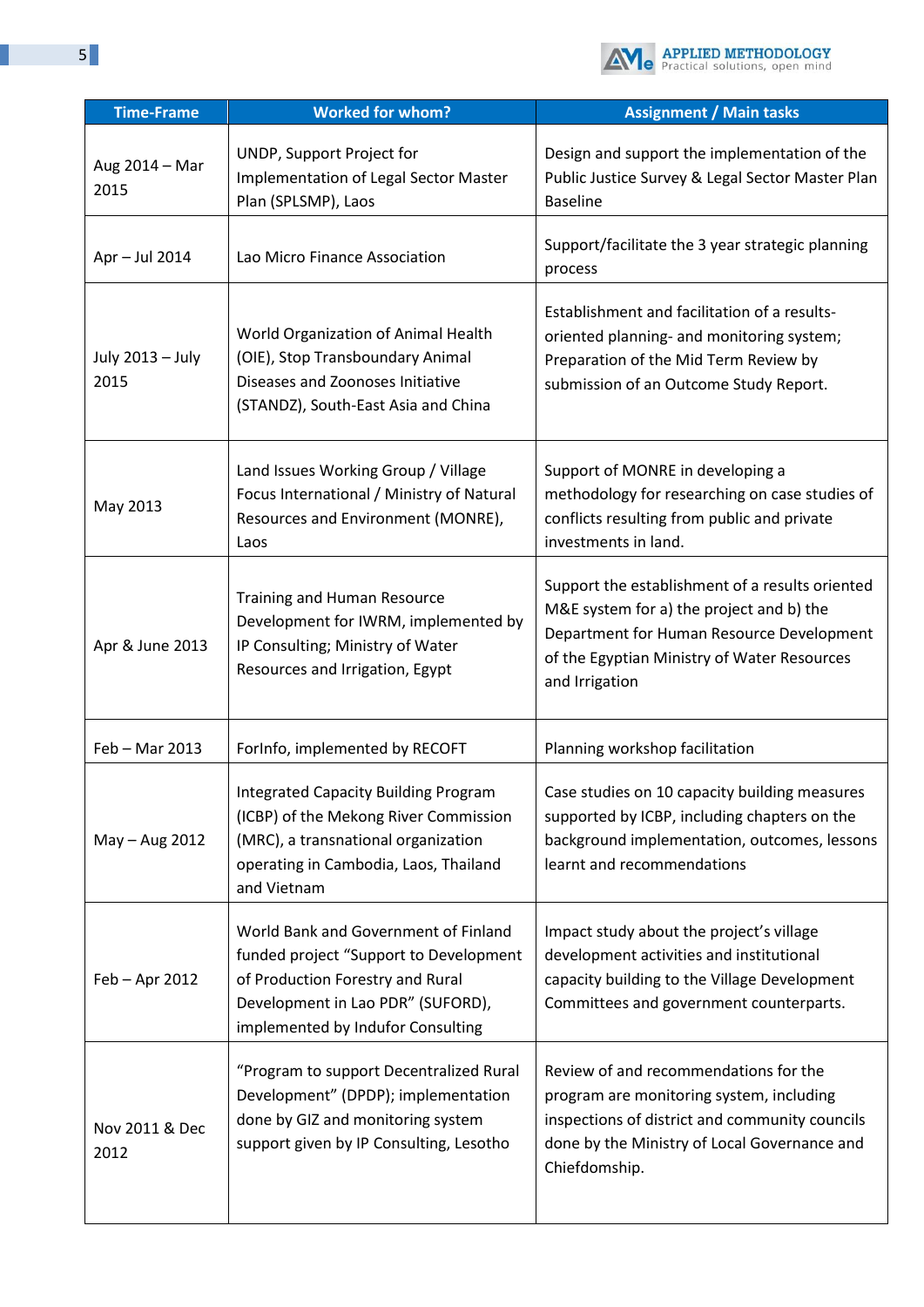

| <b>Time-Frame</b>      | <b>Worked for whom?</b>                                                                                                                                                                                                | <b>Assignment / Main tasks</b>                                                                                                                                                                                                   |
|------------------------|------------------------------------------------------------------------------------------------------------------------------------------------------------------------------------------------------------------------|----------------------------------------------------------------------------------------------------------------------------------------------------------------------------------------------------------------------------------|
| Feb 2012 - Jan<br>2013 | Project "Support for a Sustainable<br>Development of the Mining Sector in Lao<br>PDR", implemented by the Federal<br>Institute for Geosciences and Natural<br>Resources (BGR)                                          | Support of the project's planning processes and<br>the introduction of an impact oriented<br><b>Monitoring System</b>                                                                                                            |
| Sept – Oct 2011        | United Nations Population Fund (UNFPA)<br>Reproductive Health Output 3: Demand<br>creation and IEC/BCC in 3 southern<br>provinces in Lao PDR                                                                           | <b>Final Evaluation</b>                                                                                                                                                                                                          |
| Sept - Oct 2011        | "Rural community empowerment<br>through health promotion, dialogue and<br>capacity building of local Red Cross and<br>local authorities in Lao PDR",<br>implemented by the Austrian Red Cross,<br>Bokeo Province, Laos | Mid Term Review                                                                                                                                                                                                                  |
| Aug - Sept 2011        | EU sponsored livelihood project Sisaket<br><b>Sub-District Community Development</b><br>Project (SCDP), implemented by Concern<br>Worldwide, Bokeo Province, Lao PDR                                                   | End of Project Evaluation                                                                                                                                                                                                        |
| Jul - Aug 2011         | Early Childhood Care and Development<br>(ECCD) Programme of Plan Laos                                                                                                                                                  | Summary of data and report writing on child<br>development and parenting practices used by<br>Plan to carry out a data-based project planning.                                                                                   |
| Jul - Nov 2011         | Lao Australia NGO Cooperation<br>Agreement Program (LANGOCA),<br>implemented by CARE International                                                                                                                     | Support for implementing the M&E Framework<br>(MEF) developed by AusAID - a most significant<br>change methodology for impact evaluations.<br>Moderation of workshop to analyze the data<br>and provision of the summary report. |
| Jun - Oct 2011         | Access to Finance for the Poor (AFP),<br>implemented by GIZ                                                                                                                                                            | Conceptualization of the demands assessment<br>of financial services in rural areas and<br>organization of field work                                                                                                            |
| Jun - Jul 2011         | Lao Australia NGO Cooperation<br>Agreement Program (LANGOCA),<br>implemented by CARE International                                                                                                                     | Support of the project in organizing their data-<br>bases and retrieving data for their project<br>indicators                                                                                                                    |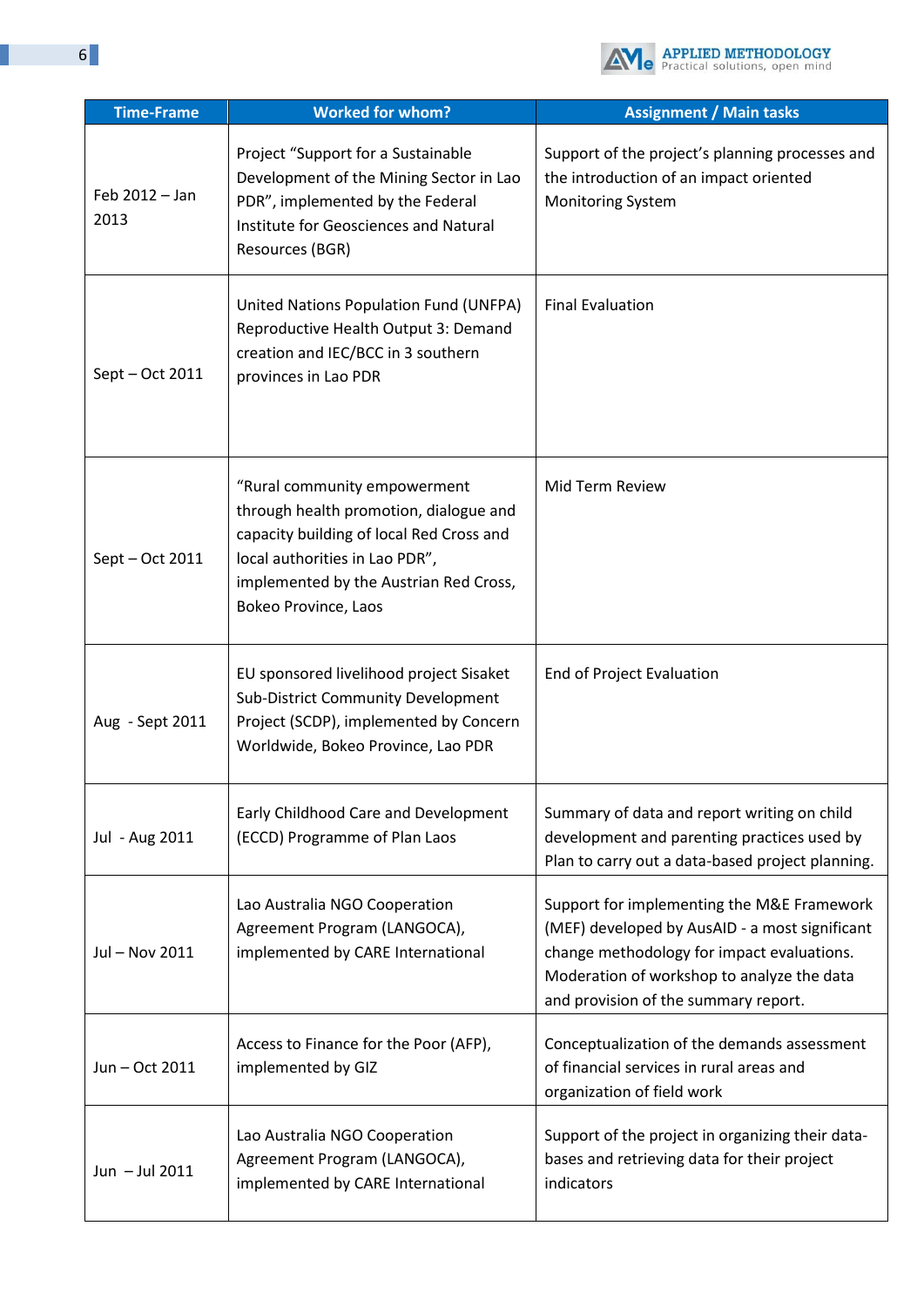

| <b>Time-Frame</b>       | <b>Worked for whom?</b>                                                                                                                                                                                                                         | <b>Assignment / Main tasks</b>                                                                                                                                                                                                |
|-------------------------|-------------------------------------------------------------------------------------------------------------------------------------------------------------------------------------------------------------------------------------------------|-------------------------------------------------------------------------------------------------------------------------------------------------------------------------------------------------------------------------------|
| Mar - May 2011          | Junior Riparian Professional Project Phase<br>II of the Mekong River Commission in<br>Cambodia, Laos, Thailand and Vietnam                                                                                                                      | Final Evaluation & Development of tools for the<br>regular monitoring of the project                                                                                                                                          |
| Mar - Apr 2011          | United Nations Office on Drugs and Crime<br>(UNODC), Laos                                                                                                                                                                                       | Database and analysis of an assessment of drug<br>users                                                                                                                                                                       |
| Feb - Mar 2011          | EU food security operation implemented<br>by AGRISUD International in Viengkham<br>District, Luang Pabang Province, Laos                                                                                                                        | Mid-term evaluation                                                                                                                                                                                                           |
| Dec 2010 - Mar<br>2011  | Nutrition component of the EU<br>sponsored GIZ Food Facility Action of the<br>Northern Upland Development Program,<br>Laos                                                                                                                      | Database and analysis of the baseline-survey                                                                                                                                                                                  |
| Nov 2010 - Mar<br>2011  | <b>Flood Emergency Management</b><br>Strengthening System Project (FEMS) of<br>the Flood Management and Mitigation<br>Program (FMMP) of the Mekong River<br>Commission (MRC), implemented by the<br>Asian Disaster Development Center<br>(ADPC) | Carry out a study on how to sustainably<br>integrate the approaches and tools developed<br>by the project into national frameworks in Laos,<br><b>Thailand and Cambodia</b>                                                   |
| Sep 2010 - July<br>2011 | Somsanga Drug Rehabilitation Center,<br>Vientiane, Laos; Assignment sponsored<br>by United Nations Office on Drugs and<br>Crime (UNODC)                                                                                                         | Support to the Somsanga Drug Treatment<br>Center to introduce computer-based data-<br>systems in four administrative sections:<br>statistics, accounting, hospital and pharmacy.                                              |
| Aug 2010 - Sept<br>2011 | GIZ Climate Protection through Avoided<br>Deforestation Project (CliPAD), Laos                                                                                                                                                                  | Backstopper to the Monitoring and Evaluation<br>System of the project.<br>Provision of a concept paper, including<br>visualization of the impact chains and the<br>components of the project                                  |
| Aug - Sep 2010          | Food Secure - Village Strengthened<br>Project, funded by EU and implemented<br>by Concern Worldwide in Thathom<br>District, Xiengkhuang Province, Laos                                                                                          | Conceptualization and analysis of the endline-<br>survey of the project and a participatory<br>Monitoring and Evaluation of all the Project's<br>activities.<br>Organization and backstopping of the data-<br>collection team |
| June - Sep 2010         | 3 food security operations, funded by EU<br>and implemented in northern Laos by<br>Care International, German Agro Action<br>(Welthungerhilfe) and AGRISUD<br>International                                                                     | Processing, aggregating and analyzing the<br>common baseline-survey of the 3 project                                                                                                                                          |
| <b>Time-Frame</b>       | <b>Worked for whom?</b>                                                                                                                                                                                                                         | <b>Assignment / Main tasks</b>                                                                                                                                                                                                |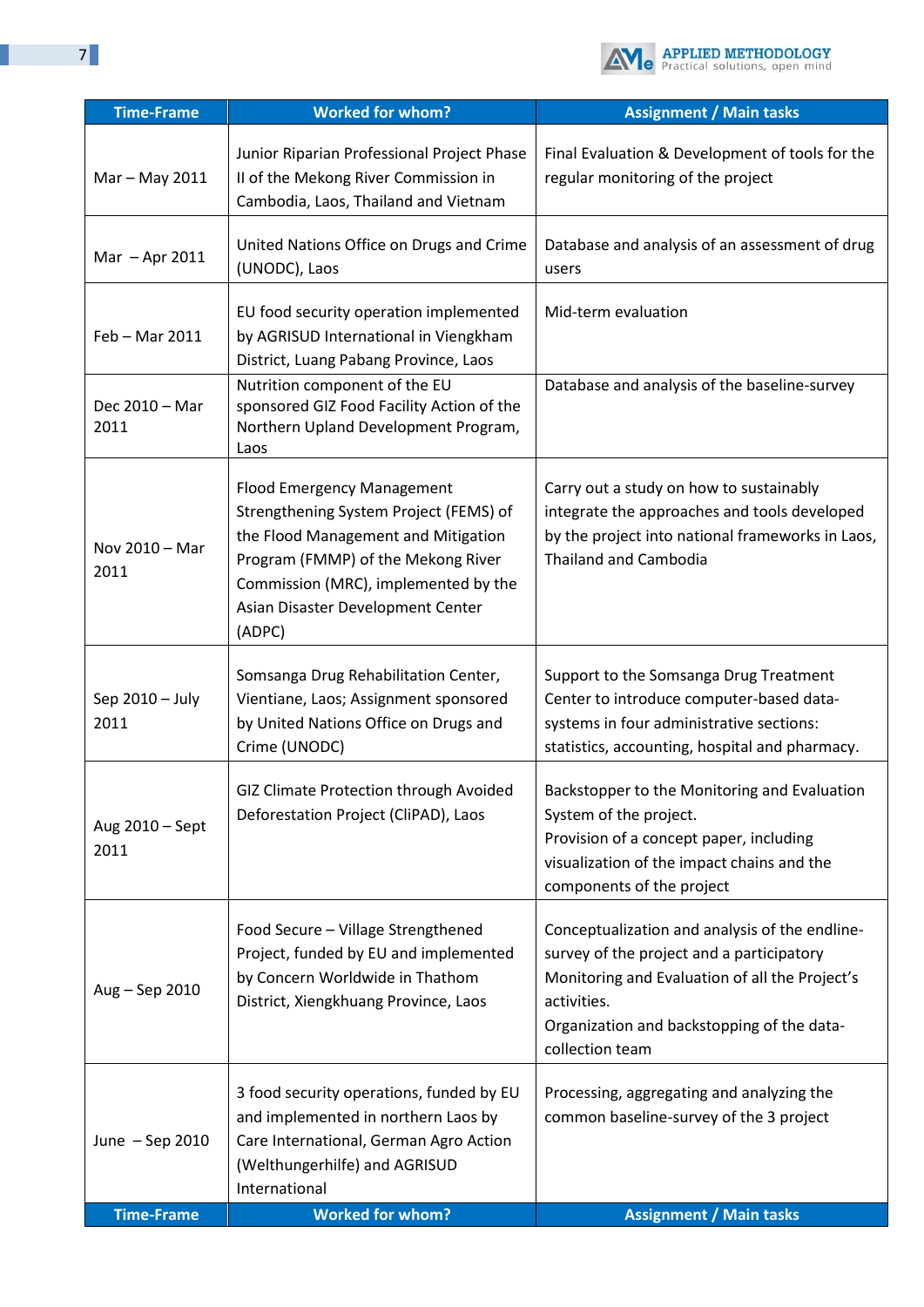

| May - Jul 2010                 | EU sponsored GIZ Food Facility Action of<br>the Northern Upland Development<br>Program, Laos                                                    | Lead-consultant for a Rapid Community<br>Appraisal (RCA) to match possible interventions<br>by the Facility's 3 components (nutrition,<br>rodent control, infrastructure) with local<br>priorities and potentials                                                                                                                                                                                                                                                                      |
|--------------------------------|-------------------------------------------------------------------------------------------------------------------------------------------------|----------------------------------------------------------------------------------------------------------------------------------------------------------------------------------------------------------------------------------------------------------------------------------------------------------------------------------------------------------------------------------------------------------------------------------------------------------------------------------------|
| May-Jun 2009<br>& May-Jun 2010 | Components 4 and 5 of the Flood<br>Management Program (FMMP) of the<br>Mekong River Commission (MRC) in<br>Thailand, Laos, Cambodia and Vietnam | Guide-consultant of a participatory impact<br>study                                                                                                                                                                                                                                                                                                                                                                                                                                    |
| Jul 2008 - Apr<br>2010         | GIZ/GFA Project Environmental<br>Protection and Sustainable Management<br>of Natural Resources in Dak Nong<br>Province (EPNRM), Vietnam         | Conceptualization and technical guidance for an<br>impact-oriented monitoring system                                                                                                                                                                                                                                                                                                                                                                                                   |
| May 2008<br>& May 2009         | SDC funded Helvetas Lao Extension for<br>Agriculture Project (LEAP), Laos                                                                       | Conducting a participatory impact evaluation of<br>the Lao Extension Approach (LEA), the official<br>government approach to agricultural extension                                                                                                                                                                                                                                                                                                                                     |
| Jul 2008 - Jan<br>2010         | SDC funded Helvetas Lao Extension for<br>Agriculture Project (LEAP), Laos                                                                       | Support of the National Agriculture and<br>Forestry Extension Service (NAFES) in setting up<br>an M&E system                                                                                                                                                                                                                                                                                                                                                                           |
| Jan 2006 - Aug<br>2010         | <b>GIZ Rural Development in Mountainous</b><br>Regions in the North of Laos Program<br>(RDMA)                                                   | Building up the Monitoring and Evaluation and<br>the Knowledge Management System of the<br>Program (Participatory Monitoring and<br>Evaluation, Visitors' Book, budget Request- and<br>Report-Forms, alignment of the tools with<br>government procedures), moderation of M&E-<br>related and knowledge-sharing workshops,<br>annual review- and planning workshops and<br>trainings (in English and Lao), assistance of staff<br>and management in writing impact-oriented<br>reports |
| Feb - Apr 2002                 | Internship with the German Development<br>Service (DED), Ghana                                                                                  | Assessment of DED sponsored NGOs working on<br>HIV-AIDS prevention                                                                                                                                                                                                                                                                                                                                                                                                                     |
| Jul 1998 - Oct<br>1999         | Catholic Office for Emergency Relief and<br>Refugees (COERR) in Ratchaburi, Thailand                                                            | Coordination of the educational sector on the<br>UNHCR-monitored Maneeloi refugee camp and<br>teaching English (adults and children)                                                                                                                                                                                                                                                                                                                                                   |
| Jul - Aug 1997                 | GIZ, Fortaleza, Brazil                                                                                                                          | Assessment of a micro-credit and infrastructure<br>project<br>High-school dissertation on this assessment                                                                                                                                                                                                                                                                                                                                                                              |
| <b>Time-Frame</b>              | <b>Worked for whom?</b>                                                                                                                         | <b>Assignment / Main tasks</b>                                                                                                                                                                                                                                                                                                                                                                                                                                                         |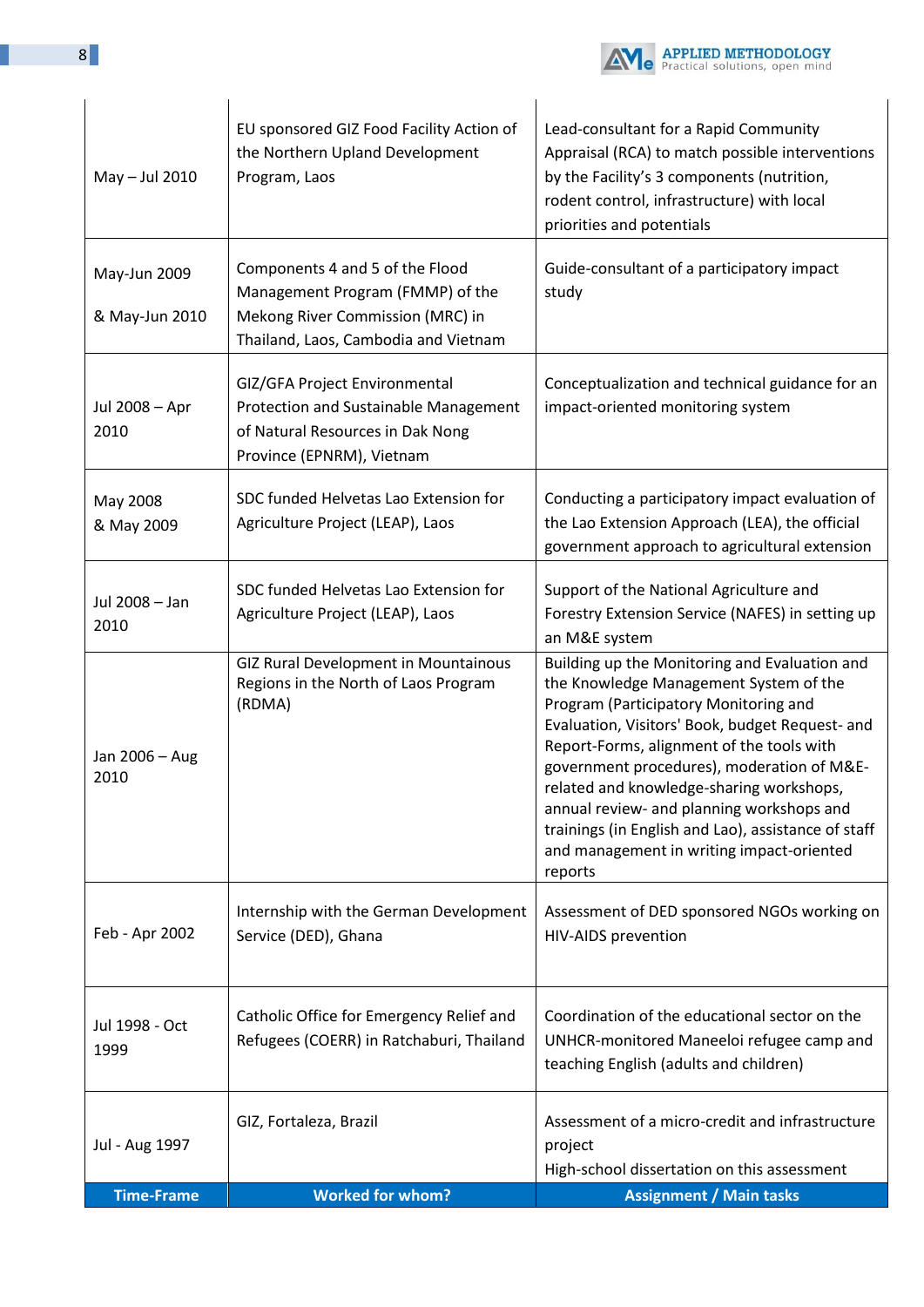

| Aug 1996 – Sep<br>1998 | Municipality of Erlangen, Germany                           | Social work with disadvantaged children                                                                           |
|------------------------|-------------------------------------------------------------|-------------------------------------------------------------------------------------------------------------------|
| Jan - Dec 1995         | American Field Service (AFS) in Sao Paulo,<br><b>Brazil</b> | Life in a Brazilian family as exchange student<br>Volunteer work in a governmental project for<br>street children |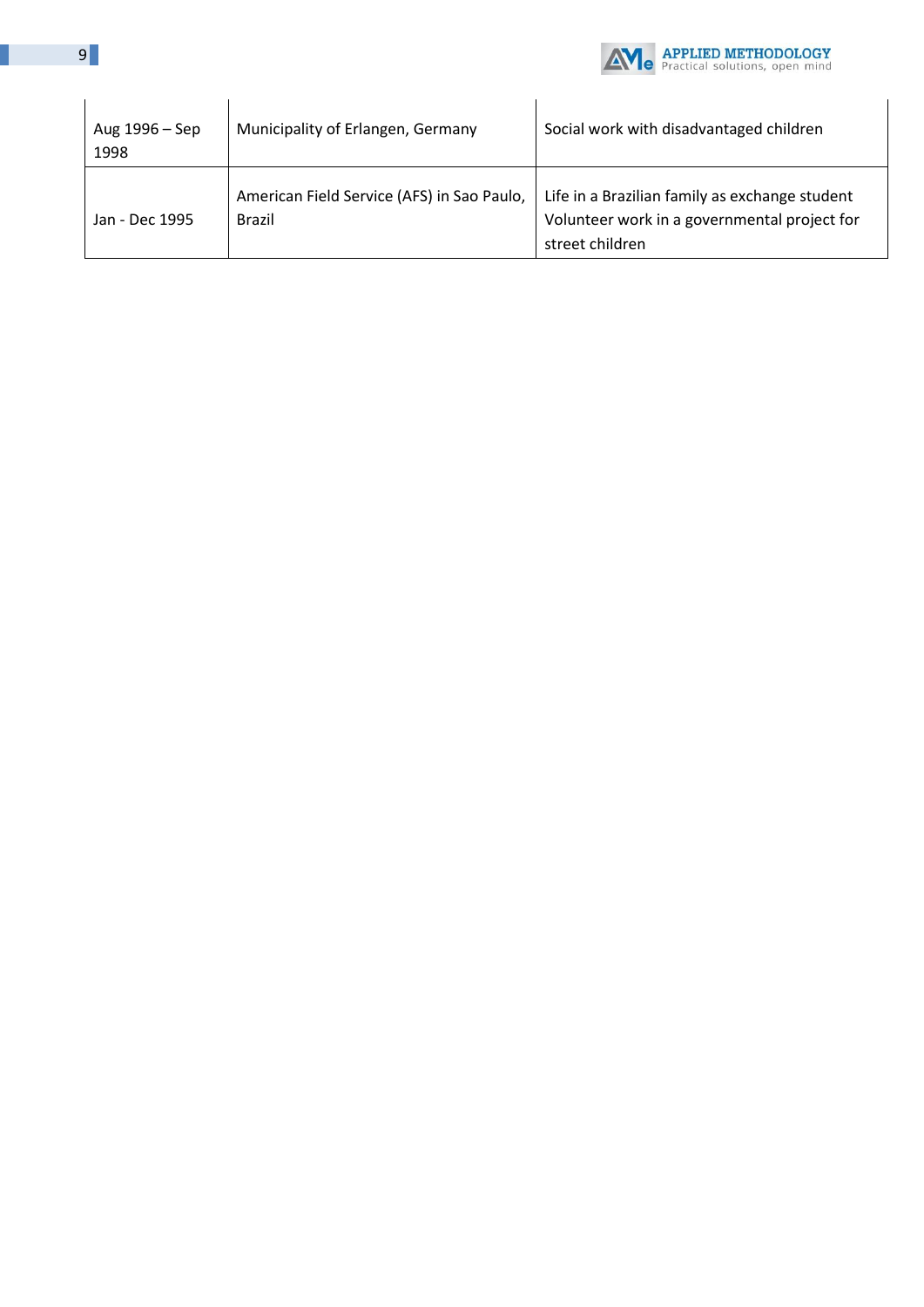

# **Academic Research Projects, Published Articles and Presentations**

| <b>Time-Frame</b> | <b>Research for what?</b><br><b>Presentation held where?</b>                                                                           | <b>Title / Topic</b>                                                                                                               |
|-------------------|----------------------------------------------------------------------------------------------------------------------------------------|------------------------------------------------------------------------------------------------------------------------------------|
| 2014              | <b>USAID funded Lower Mekong Public</b><br>Policy Initiative (LMPPI) Inception<br>Workshop                                             | Presentation with the Title: Principles for<br>setting up M&E Systems - Experiences by a<br>practitioner                           |
| 2010              | Input to the yearly plenary meeting of the<br>Germany Society of Evaluation (DeGEVal),<br>working group for development<br>cooperation | Impact-Monitoring in Development<br>Cooperation - Experiences by a free-lance<br>Consultant (written in German language)           |
| 2005              | Published article in the Zeitschrift<br>Entwicklungspolitik, 15/2005.                                                                  | A.T. Ariyaratne. Sarvodaya - bottom-up<br>development on a Buddhist foundation (written<br>in German language)                     |
| 2005              | Dissertation for the MSc at the School of<br>Oriental and African Studies, London, UK                                                  | PRSPs and the Question of Contextualization<br>from an Epistemological Perspective"                                                |
| 2004              | Dissertation for the M.A. in Sociology,<br>University of Bielefeld, Germany                                                            | Validity in Qualitative Research -<br>Methodological and Epistemological Reflections<br>(written in German language)               |
| 2003              | Work at the state university of St.<br>Petersburg, Russia                                                                              | Tutor in qualitative methods<br>Field-research on socialization in governmental<br>children's homes                                |
| 2002              | Field work in Sri Lanka for the M.A. in<br>Sociology, University of Bielefeld,<br>Germany                                              | The globalization of Buddhism in Sri Lanka:<br>Preconditions, Channels of Interaction and<br>Dynamics of Change (English language) |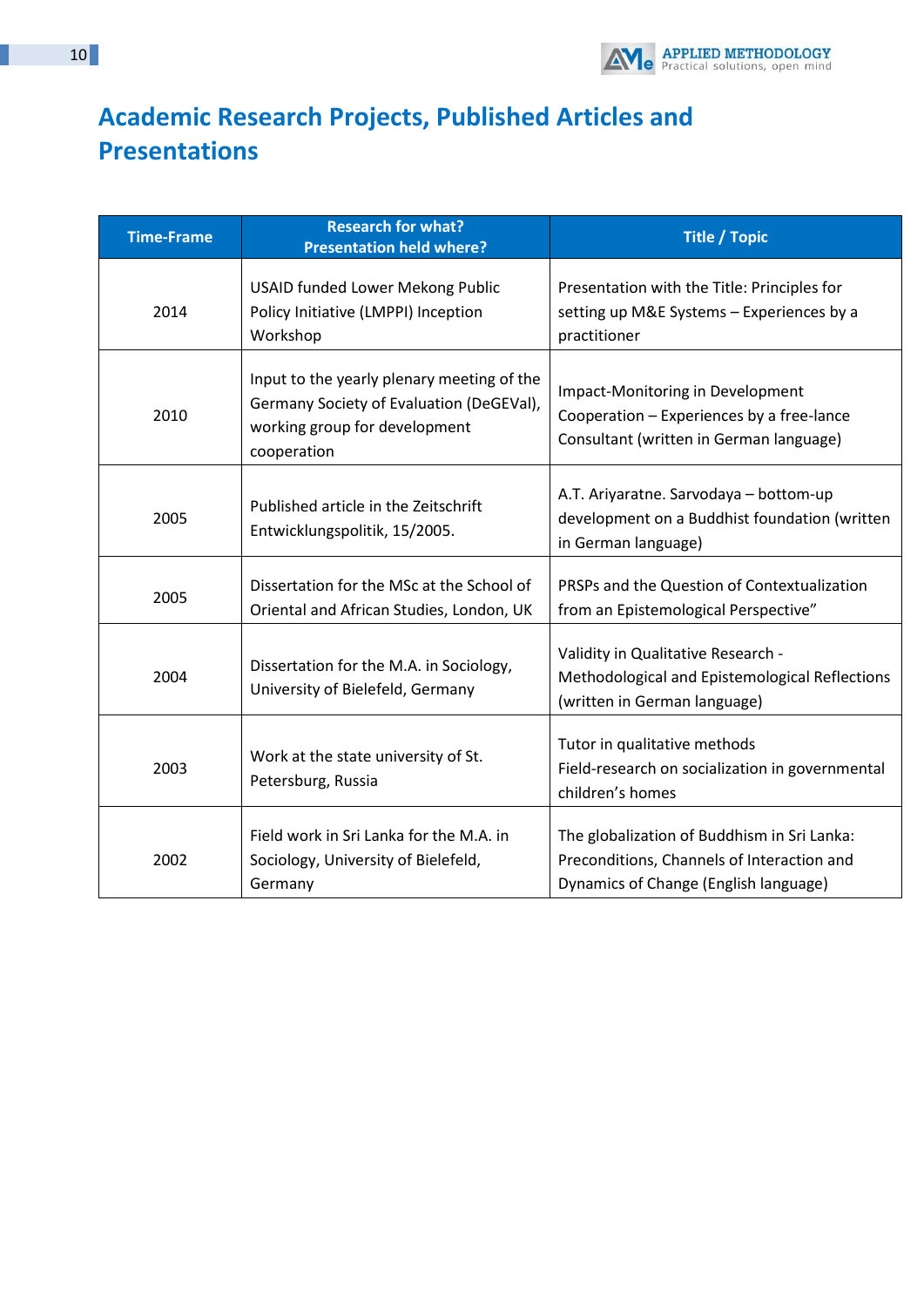

# **Tools and approaches**

*concerning* Surveys and Data Issues

#### **Outcome/Impact studies**

Outcome- or Impact Studies give a comprehensive overview over the main outputs, outcomes, impacts, sustainability etc. of an activity or working area.

They combine all information from several sources, usually mixed method surveys, stakeholder assessments and project monitoring information.

The findings are presented in a visualized way and summarized in brief reports.

### **Simple but functional MS Excel Data**

**bases** Unless proper statistical analysis (to be done e.g. in SPSS) or institutionalized and interlinked databases (to be done e.g. in Access) are required, MS Excel proves to be a simple and functional data base program. It enables secure data-entry by using validations and drop-down menus; linkage of a data-entry module with the data-base; efficient, comprehensive and efficient analysis by using Pivot Tables and visualization of results by using numerous types of charts.

#### **Mixed Method Surveys**

Mixed method surveys combine the strengths of quantitative and qualitative methods. By using a mid-sized sampling, they include numbers, ratings and narratives (e.g. opinions, descriptions of processes etc.).

Usually for one study several surveys are combined and various types of stakeholders are interviewed by using customized questionnaires.

### **Systematic analysis of Qualitative Data**

A particular challenge of surveys is how to systematically summarize and analyze large sets of qualitative information. This challenge can be resolved by categorizing the data (= assigning each answer to one or several analytical categories) and then summarizing and analyzing it. Categorizations (being fairly time consuming) can easily be taught to local staff and consultants thereby ensuring its efficient application, also in languages not known to the person carrying out the data analysis.

#### **Efficient Analysis of Stakeholder**

**Interviews** Stakeholder interviews are one essential method of datacollection for evaluations and outcome/impact studies. A particular challenge poses the large amount of the collected information. This challenge can be met by designing detailed structured guide-questionnaires (which nevertheless leave enough space for additional issues) and noting down answers in a bullet-point structure. Doing so later enables the systematic and quick transformation of interview notes into a report structure and ensures that *all* of the recorded information is considered in the data-analysis.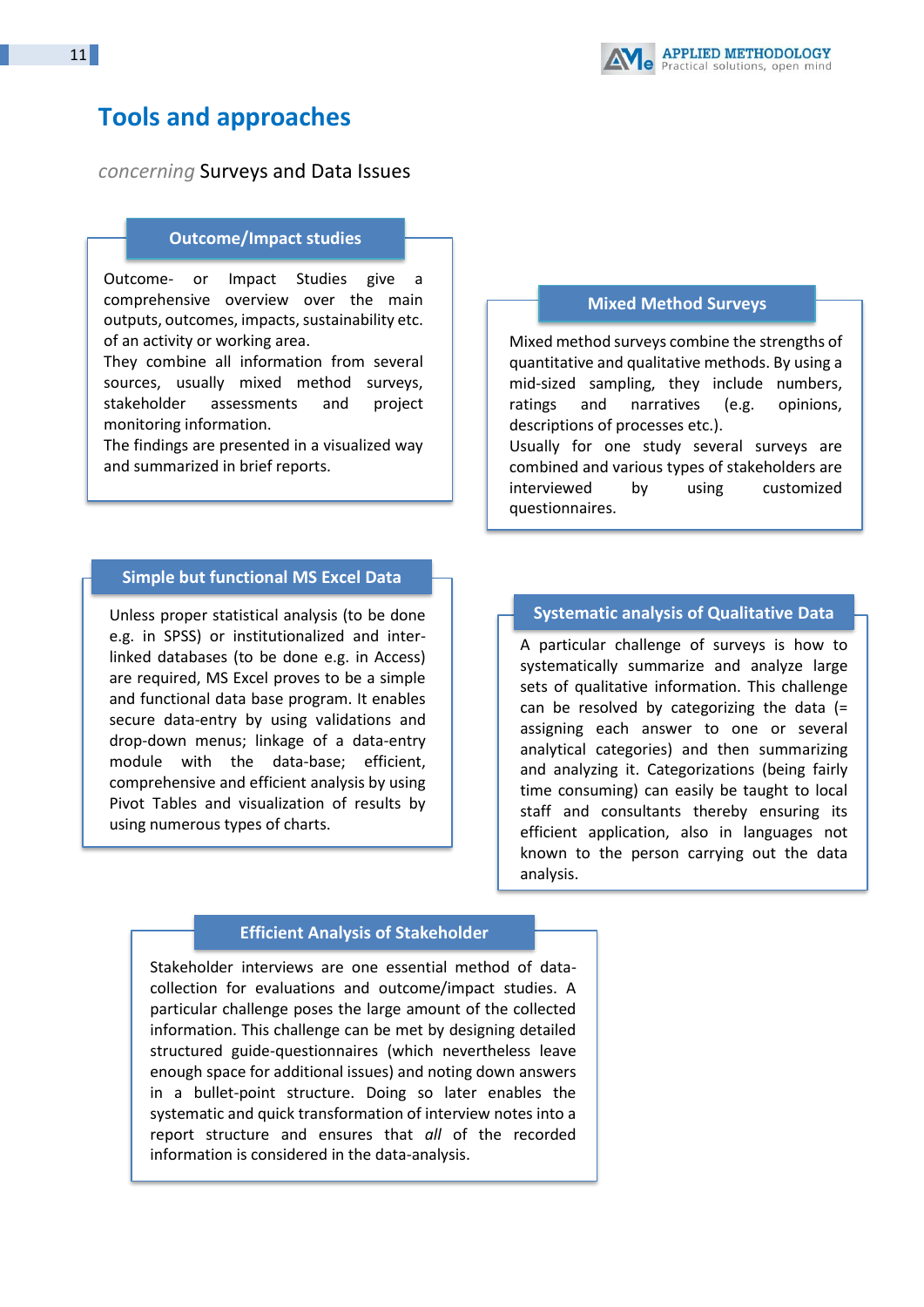# **Tools and approaches**

*concerning* Monitoring Systems

#### **Results Models**

as basis for M&E and for increased consensus among staff and counterparts

Results models usually build the basis of a results-oriented monitoring system.

Two methods to elaborate a results model can be used:

pact chans show the results regio or det or working areas and systematically cover the main issues of interest (e.g. sustainability or *Impact chains* show the results-logic of activities gender)

*Results landscapes* on the other hand are visualized and interlinked models of the whole project/program or its components.

One major function of building results models is to promote an increased understanding and consensus amongst stakeholders in the project logic. Therefore results models are usually discussed in a participatory way involving as many stakeholders as possible.

# **Results orientation in Monitoring Systems**

Many projects and programs face difficulties when required to show the results of their work through their monitoring system. It has shown most functional and efficient to establish such as results oriented M&E system by

a) direct and bilateral support of the project's technical staff by the M&E consultant and b) building results orientation into already existing processes.

If successfully implemented, this approach

### **Indicator- and Monitoring**

**Matrixes**<br>A mandatory part of a monitoring system usually is the consideration of the indicators from the project document. In many of my assignments, indicator and monitoring matrixes have proven to be useful tools for clarifying the precise meaning of indicators and discuss their sources of information.

# **Planning and Reporting Formats**

Many of my past assignments have included the design of planning and reporting forms. From these assignments, I have developed a toolbox of useful approaches, techniques and guide-questions, which can be applied in many different contexts.

## **Training Evaluation Tool**

Evaluating the results of capacity building measures proves to be one important though challenging area in many Monitoring Systems.

For this purpose a Training Evaluation Tool can be applied. It does not only include a questionnaire (with predefined as well as to-be-customized questions) but also a data-entry module with an automatic link to a data-base and some in-built functions for data-analysis.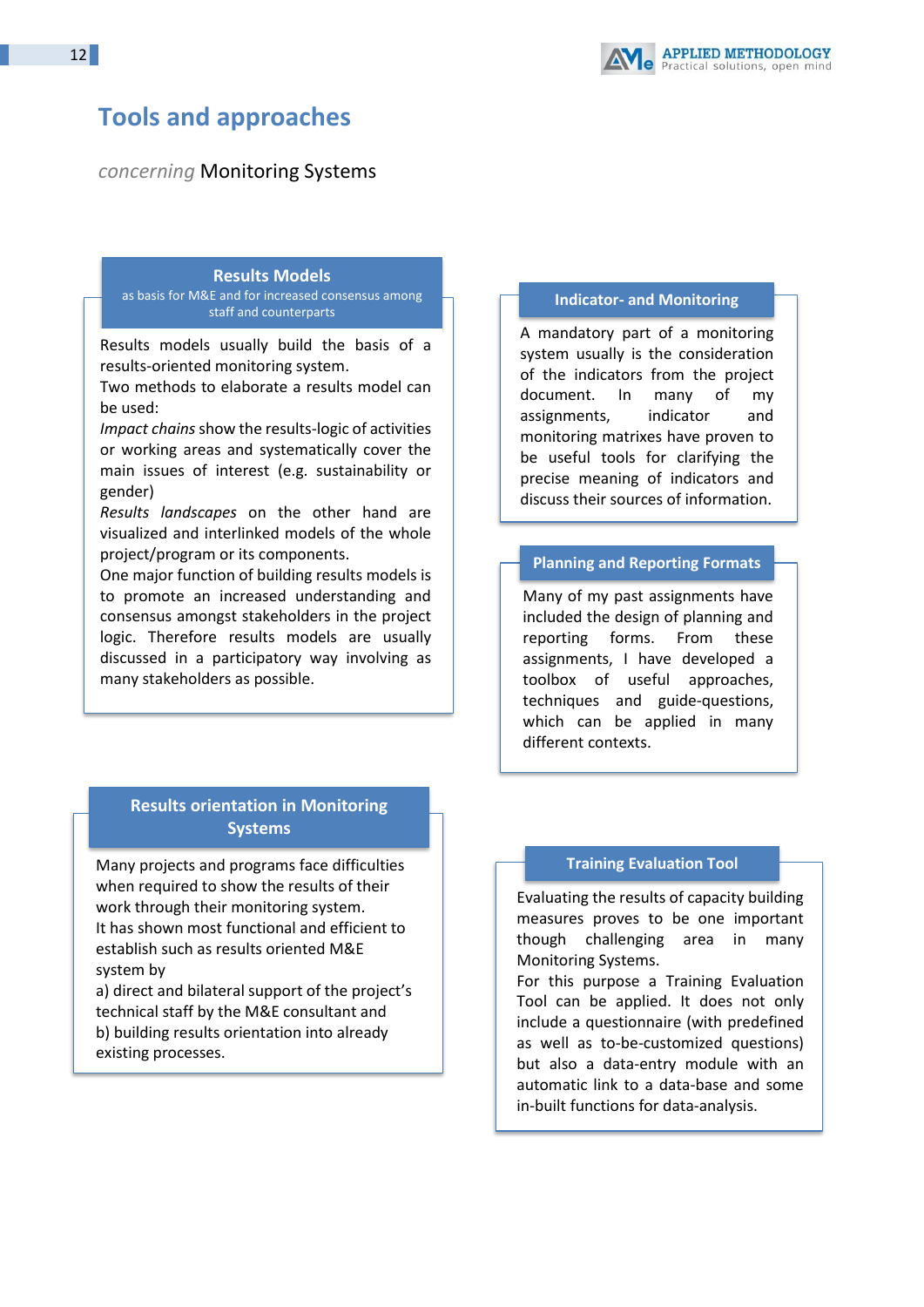

# **What my clients say about my work**

## **Dr. Timo Menniken**

GIZ Advisor for the Flood Management Program of the Mekong River Commission (*E-mail: timo.menniken@giz.de)*

- One of the few true M+E experts, who focus exclusively on the subject.
- I was impressed by his methodological accuracy in creating new M+E systems and the drive to continuously improve existing ones.
- Jürgen takes results orientation seriously.

## **Mr. Peter Greindl**

Project Manager for German Agro Action / Welthungerhilfe for the EU food security operation in Oudomxay Province, Laos. *(E-Mail[: peter.greindl@welthungerhilfe.de\)](mailto:peter.greindl@welthungerhilfe.de)*

• Has shown a hands-on attitude towards his work and high skills in breaking down complex issues in understandable terms or formats.

• Was able to find creative solutions for upcoming problems and has never been afraid to take initiative or adapt his methodology to upcoming needs.

## **Ms. Veronique Kittirath**

Deputy Team Leader of the GIZ Rural Development Program in Mountainous Areas (RDMA) in Bokeo, Laos / Founder and Manager of the Bokeo Social Enterprise (BSE) Senior Advisor of Fair Trade Lao *(E-Mail[: vkittirath@gmail.com\)](mailto:vkittirath@gmail.com)*

- Did not only provide us with numbers but also gave us meaningful feedback to our project.
- Is fully able to communicate and work in Lao language.
- Always reliable and seriously trying his best.

## **Mr. Jens Kallabinski**

Project Manager of the Climate Protection through Avoided Deforestation (CliPAD) *(E-mail[: jens.kallabinski@giz.de\)](mailto:jens.kallabinski@giz.de)*

- Has proven to be highly useful in ensuring a systematic, effective and efficient operation of the projects.
- Comprehensive and efficient measurements of the outcomes and feedback loops into the project

## **Ms. Vilayvanh Sisomboun**

management.<br>Management.

Project Coordinator of the Hydropower and Mining Technical Assistance (HMTA) *(E-mail[: vilayvanh02679@gmail.com](mailto:vilayvanh02679@gmail.com))*

- Very useful in order to systematize the project workplans and procurement plans, to monitor project progress and indicators and to facilitate the collaboration between the World Bank, involved Ministries and Consultants.
- Juergen's approach to work is practical and methodologically sound and he is a good team player.